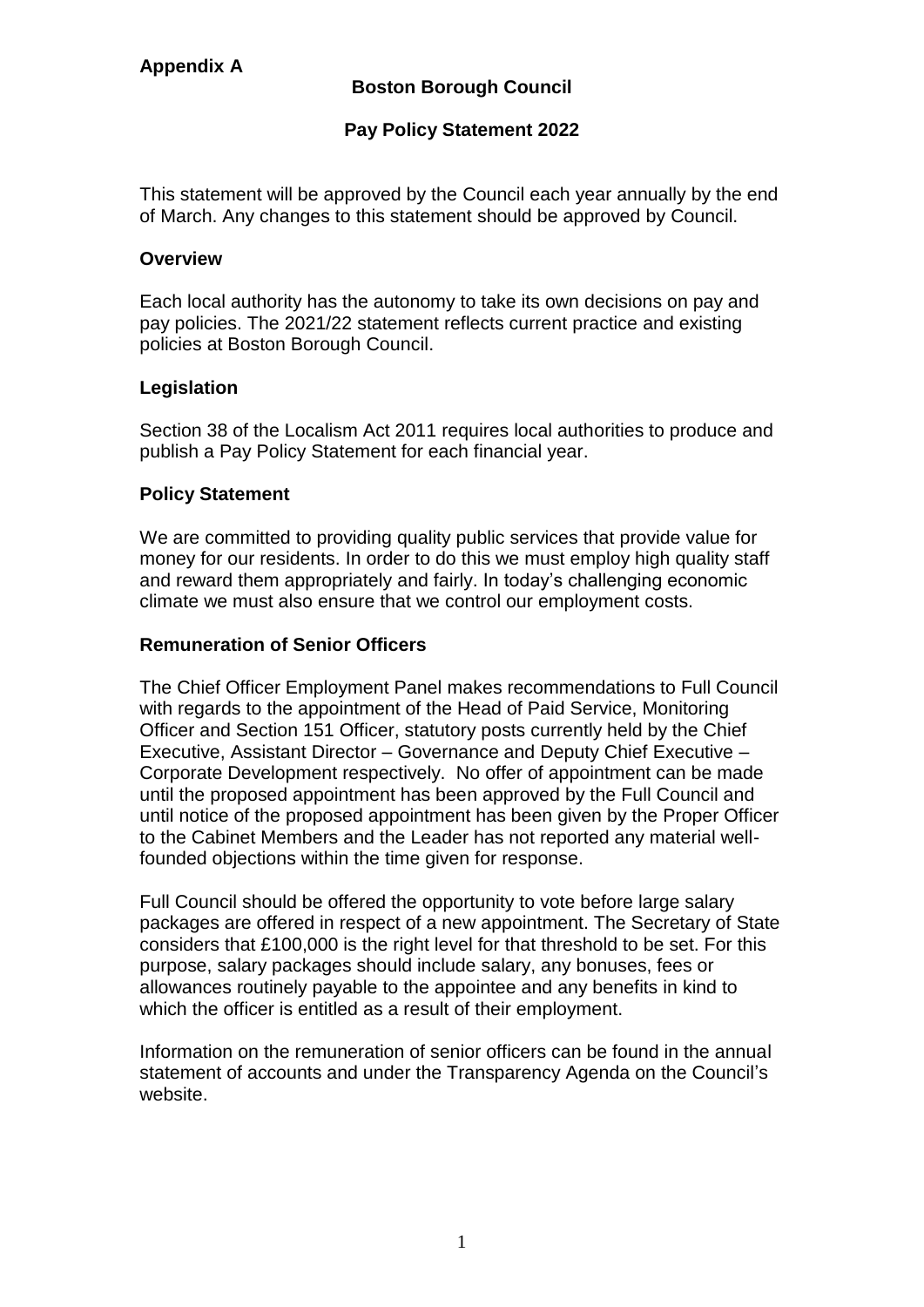## **Pay Policy Statement 2022**

### **Chief Executive Remuneration**

The nationally agreed terms and conditions of Chief Executive/Head of Paid Service are generally determined by the Joint Negotiating Committee (JNC) for Chief Executives with variation at a local level.

The Council have adopted a set of local terms and conditions for the workforce which are supplemented by those set out for Chief Executive's under the Joint Negotiating Committee for Local Authority Chief Executive's National Salary framework & Conditions of Service Handbook.

In 2021 As part of the formation of the SELCP, the Chief Executive pay grading was reviewed, in light of the additional responsibilities incurred by undertaking the duties of Chief Executive across three Local Authorities. The review took into consideration comparable data on Chief Executive salaries at comparative Local Government Employers.

The salary range for the Chief Executive is £116,377 to £143,054. An increase of 1.5% for Chief Executives and was agreed by the JNC and applied from 1 April 2021.

The actual salary paid to the Chief Executive is published annually in the Statement of Accounts. Salary increases are subject to a pay review every two years.

The level of remuneration set for the post of Chief Executive encompasses consideration of a number of elements including the size of the organisation and the population to which services are delivered and a number of other factors including market conditions.

There are currently no provisions for bonus or performance related pay outside of the policies set out above.

Under Section 113 of the Local Government Act 1974 The post of Chief Executive, employed by East Linsey District Council is placed at the disposal of South Holland District Council and Boston Borough Council to undertake the Statutory, strategic and operational duties designated by their role. The proportion of time undertaking duties for each individual Council in the SELCP is;

SHDC – 31%  $ELDC - 46%$ BBC – 23%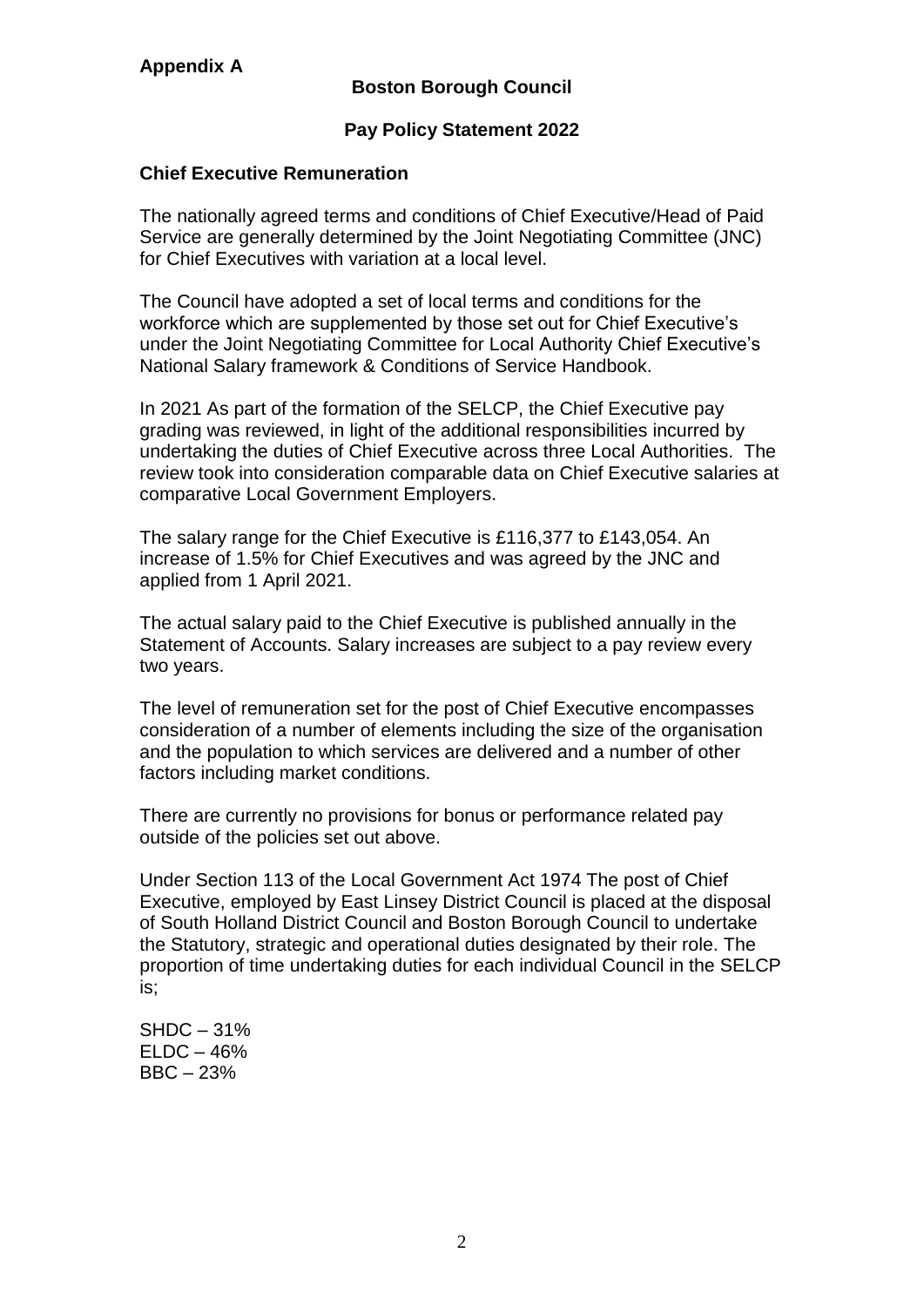# **Pay Policy Statement 2022**

## **Chief Officer Remuneration (including deputies)**

Any cost of living increases are normally given after notification from the Joint Negotiating Committee (JNC) for Chief Officers once agreed at a national level.

The Council have adopted a set of local terms and conditions for the whole workforce which are supplemented by those set out for Chief Officers under the Joint Negotiating Committee for Local Authority Chief Officers National Salary framework & Conditions of Service Handbook.

There are currently no provisions for bonus or performance related pay. Additional pay will only be paid in exceptional circumstances where significant additional work has to be undertaken outside of the course of normal duties.

The Chief Officers are identified as the Chief Executive, Deputy Chief Executives and for the purposes of this Policy Assistant Directors.

The salary range for the appointed Chief Officers is £75,884 to £143,053. An increase of 1.5% for Chief Officers and was agreed by the JNC and applied from 1 April 2021. The pay increase was applicable to Deputy Chief Executives.

The actual salaries paid to Chief Officers are published annually in the Statement of Accounts under the transparency agenda. Salary increases are subject to a pay review every two years

Under Section 113 of the Local Government Act 1974 all Chief Officers employed by Boston Borough Council are placed at the disposal of South Holland District Council and East Lindsey Council to undertake the Statutory, strategic and operational duties designated by their role. The proportion of time undertaking duties for each individual Council in the SELCP is;

SHDC – 31%  $ELDC - 46%$ BBC – 23%

### **Joint Authority Duties**

Under Section 113 of the Local Government Act 1974, where a senior officer takes up a post shared with one or more authorities the salary costs (including on-costs) are to be shared with each authority.

The share will depend on each circumstance.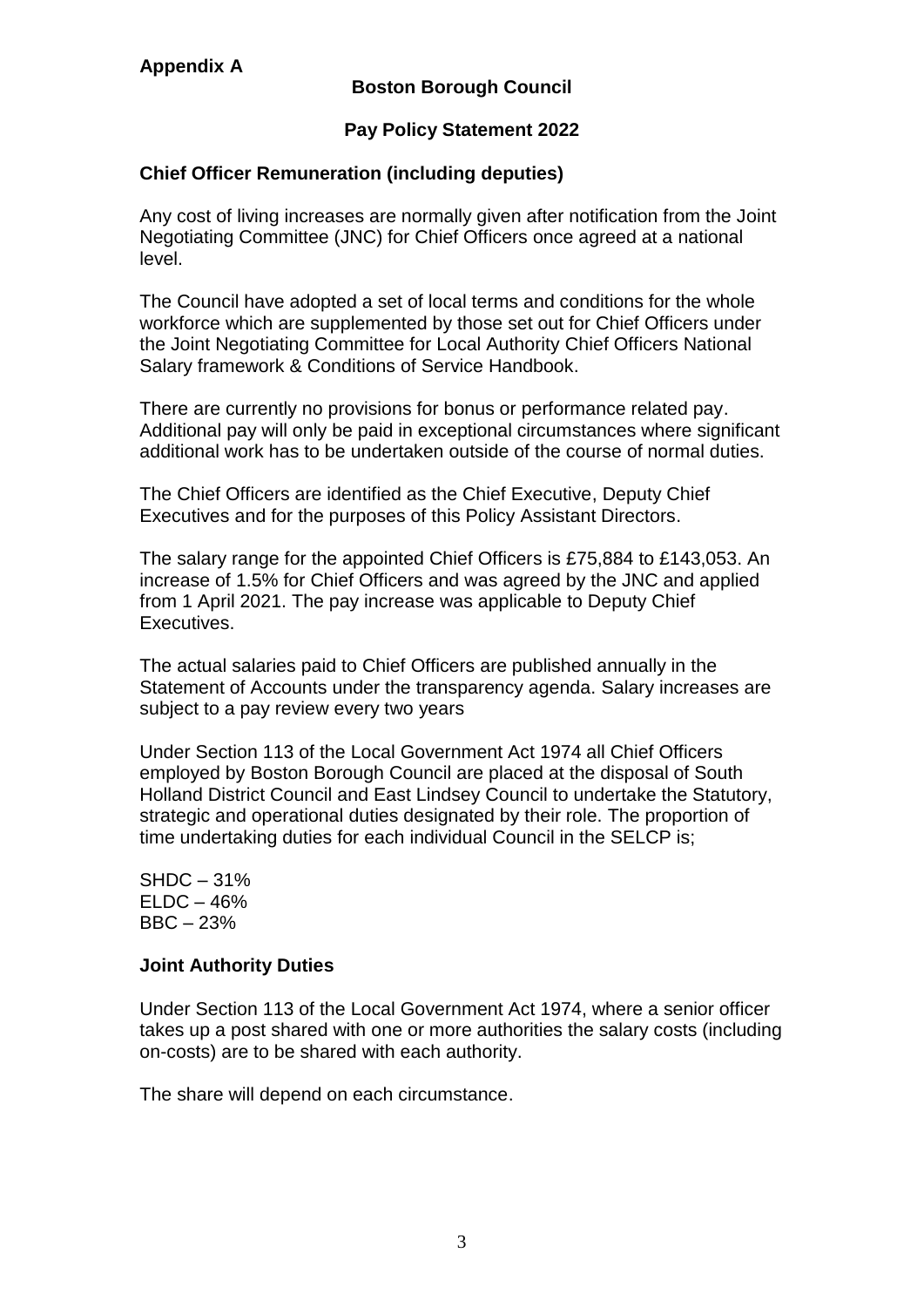# **Appendix A**

# **Boston Borough Council**

## **Pay Policy Statement 2022**

### **Chief Officer Benefits**

The value of allowances, car loans and private medical insurance are categorised as 'Benefits in Kind' and are subject to tax and National Insurance via the payroll.

The value of private medical insurance available to Chief Officers across the SELCP at the time of this policy ranges from £261.96 per annum to £571.20 per annum and the cost is dependent on the individual's personal circumstances. The level of health care provision is consistent across all roles.

The Council operates a Pool Car scheme which is accessible to all employed Chief Officers.

## **Returning Officer Fees**

The fees and charges for European, UK Parliamentary and County Council elections are set by external bodies at each relevant election however, there are no express statutory provisions governing fees payable to Returning Officers for local government elections.

Historically, the setting of fees for the administration of District and Parish elections have therefore been the responsibility of the Democratic Services Manager based on the Lincolnshire county wide scale of fees and reviewed on an annual basis.

The Returning Officer's fees are regarded as a special responsibility payment in relation to the independent duties carried out. They are personal to the Returning Officer, and in addition to salary, for performing the duties which a Returning Officer is required to perform.

This Council's Returning Officer is the Deputy Chief Executive – Growth.

The Returning Officer fees are as follows:

- **County & District**  per contested division/ward £200 per division/ward plus £15 per 1000 electors or part thereof per division/ward
- **County & District**  per uncontested division/ward £66 per division/ward
- **Parish**  per contested parish/parish ward £53 per parish/parish ward plus £18 per 500 electors or part thereof per parish/parish ward
- **Parish**  per uncontested parish/parish ward £21.50 per parish / parish ward
- **Parish** where DRO full powers appointed £11 (per contested parish/parish ward) £5.50 (per uncontested parish/parish ward)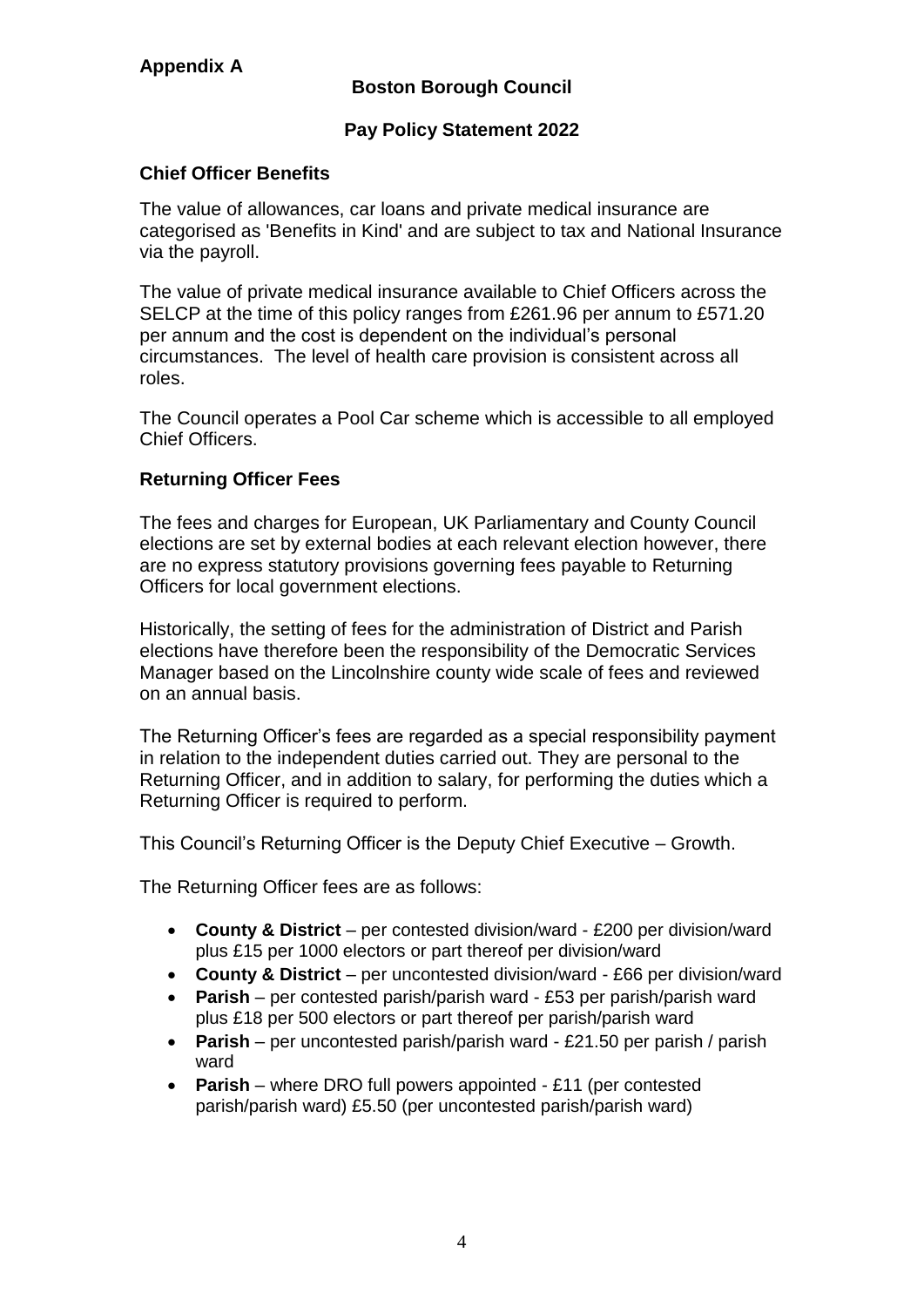# **Pay Policy Statement 2022**

#### **Employment of officers in receipt of a local government pension scheme payment and/or redundancy/severance pay from this or another authority**

Any appointment to a post at Boston Borough Council is made upon merit and is subject to the normal pre-employment checks undertaken for all prospective employees.

Provisions relating to redundancy pay in the Redundancy Payments (Continuity of Employment in Local Government, etc.) (Modification) Order 1999 still applies.

## **Contract for Services**

All of the facts will be taken into account where a former employee is put forward or puts themselves forward for a contract for services. Where work is sought under a contract for service from officers in receipt of severance pay from this authority each situation will be judged upon merit however such a contract would only be offered in exceptional circumstances.

Other posts may be filled under a contract for services where a business case exists for doing so. Due regard should be paid to the requirements of Her Majesty's Revenues & Customs and IR35 regulations and the particular requirements on public sector employers when making any such arrangements. Any appointment will be dealt with on a case by case basis. The 'recovery regulations' will need to be considered in any such decision  $$ see the section on 'Recovery Regulations' for more information.

#### **Job evaluation and pay bands**

Employees, covered by the National Joint Council (NJC) for Local Government Services, as set out in the 'Green Book' have their basic pay grade determined by a job evaluation scheme (using the Gauge system) which ensures that different jobs having the same value are paid at the same rate/within the same pay band.

The "job score" determines the pay band for the post within which there is provision for progression by way of annual increments, until the top of the pay scale is reached.

Boston Borough Council has defined an updated pay scale structure for Chief Officers.

# **Workforce Remuneration**

We have adopted a set of local terms and conditions for the workforce which are supplemented by those set out under the 'Green Book' (National Agreement on Pay & Conditions of Service – National Joint Council for Local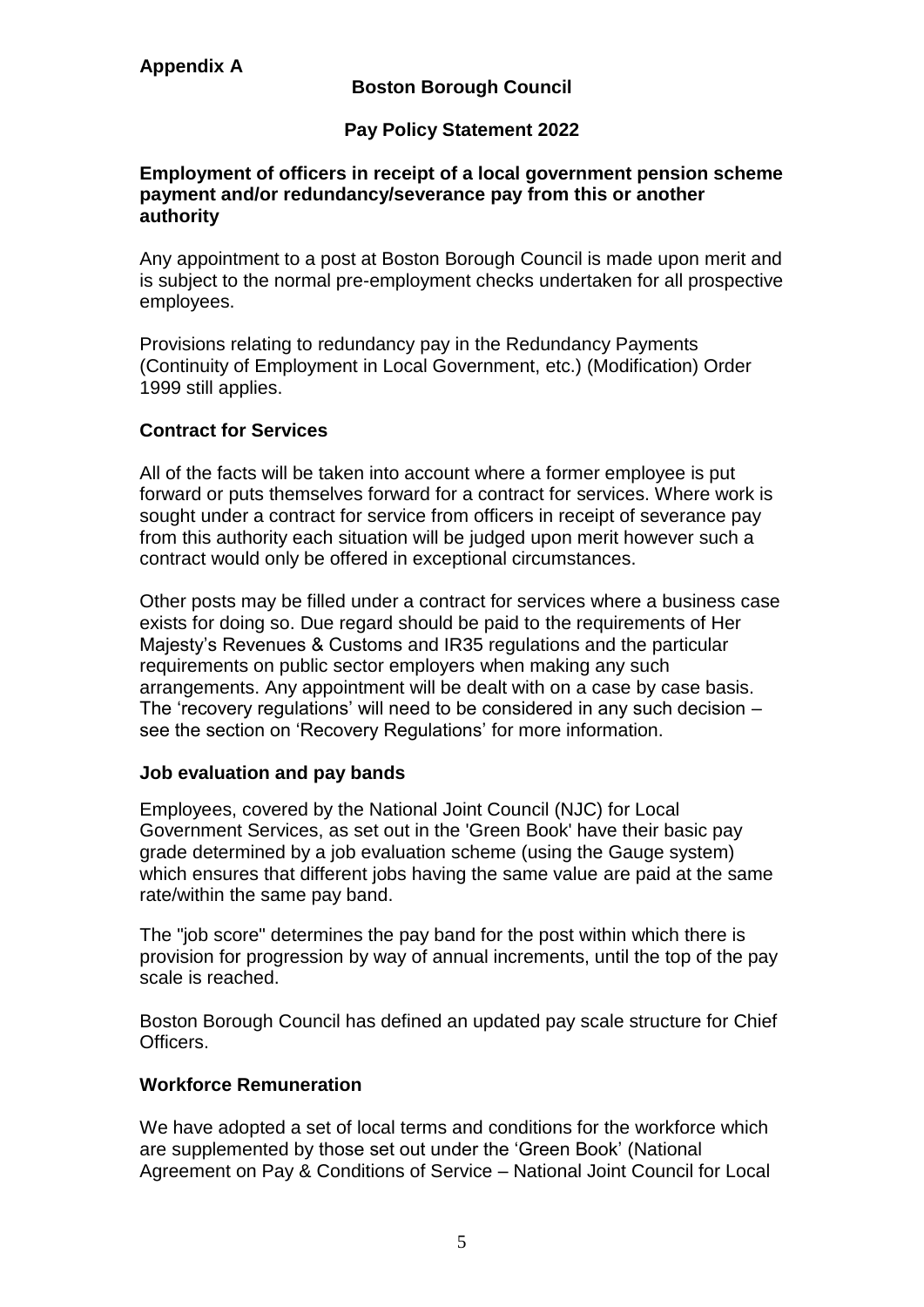## **Pay Policy Statement 2022**

Government Services). Local terms will override terms in the Green Book as set out in Boston Borough Council Terms & Conditions of Service 2014.

Any benefits associated with the post are set out in the Boston Borough Council Terms and Conditions of Service 1st April 2014.

We have a pay and grading structure which consists of a single pay scale with broad-banded grades ranging from Grade 1 to Grade 8.. All posts below Chief Officers have and continue to be evaluated using the Local Government Single Status Job Evaluation Scheme (LGJES). Individual jobs are allocated a number of points following evaluation and allocated a grade according to the number of points.

Starting salaries are normally at probationary point of the relevant pay grade unless market or other relevant factors such as skills and experience exist to create a business case to pay at a higher point within the grade. Any such business case should be recorded in writing and retained.

Upper band points are available where an agreed criterion is met related to market forces and recruitment/retention matters. The relevant policies should be complied with before any upper band payments can be made.

Any cost of living increases are normally given after notification from the National Joint Council for Local Government Services once agreed at a national level.

#### **Lowest Pay**

The Council opted to pay the equivalent of the Voluntary Living Wage, as determined by the Living Wage Foundation (LWF), with effect from 1st April 2021 and have applied enhancements at the lower end of payscale to ensure that the lowest paid employees receive at least the Living Wage Foundation rate.

The LWF rate of £9.50 was announced in November 2020 and was implemented in line with organisational incremental increases on 1 April 2021.

In November 2021 the new LWF rate of £9.90 was announced. Subject to Council approval, this increase will be applied to all BBC employees by an enhancement, where the National Joint Council Spinal Column Point rate is below the new LWF rate of pay.

The Council does not set a formula for the relationship between the lowest and highest paid employees. Rather it monitors the levels of pay to ensure value for money, fair pay and market conditions.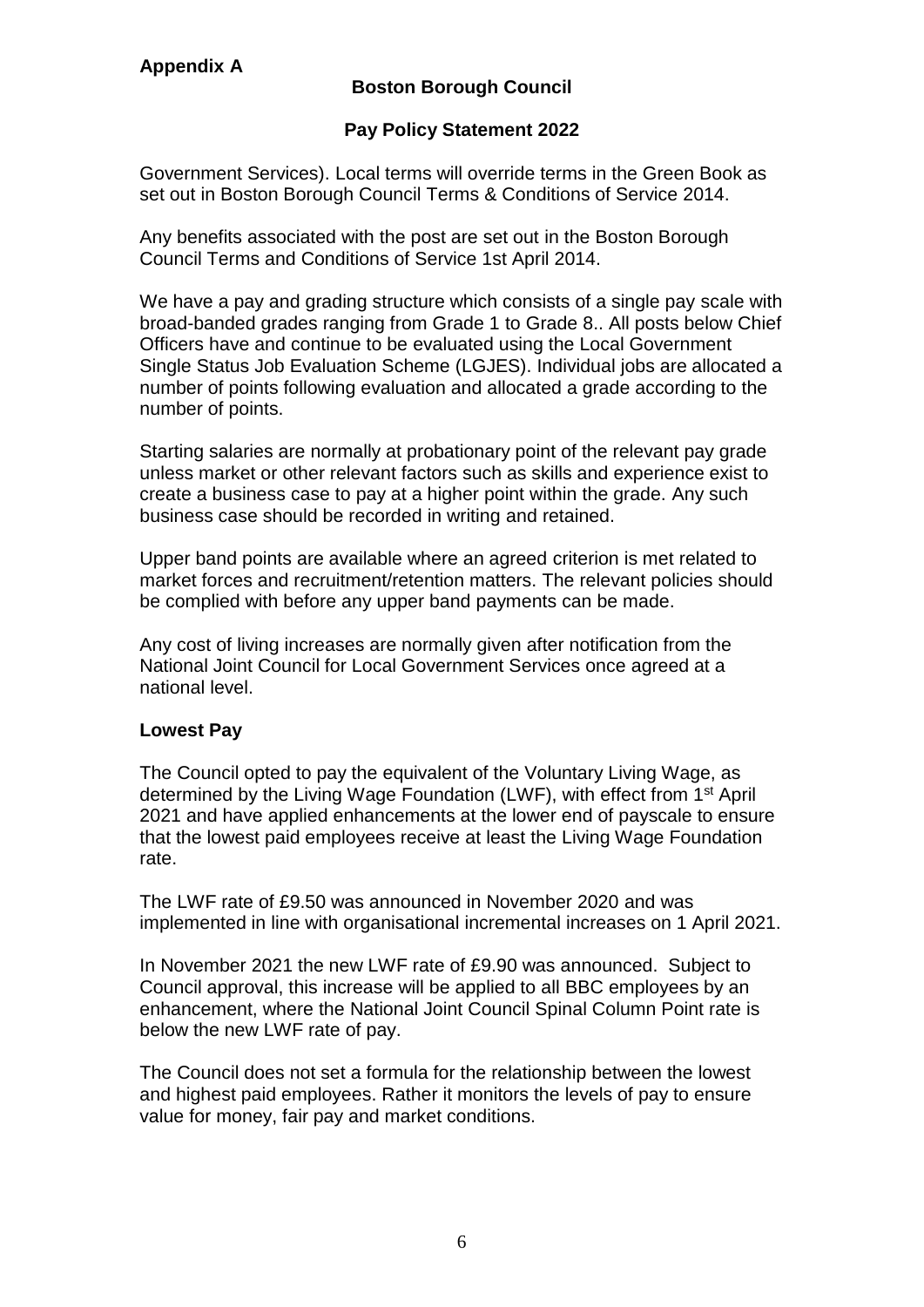## **Pay Policy Statement 2022**

## **Apprenticeships**

The Apprentice rate at the Council is £4.30 per hour for the first 12 months. Beyond 12 months the rate for an apprentice is the National Minimum Wage for their age group.

### **Pay multiples**

The Chief Executives pay remains at approximately 5.22 times the median average full time equivalent pay at the Council (as at January 2022).

The Council does not have a policy to reach a specific pay multiple across the workforce.

The use of a single pay spine and an analytical job evaluation scheme provides pay transparency across the workforce and set levels of remuneration.

## **Gender Pay Gap**

From 31 March 2018 the Council were required to publish their annual gender pay gap figures.

Full details of the published gender pay gap figures are available in the Council's Gender Pay Gap Report. The March 2021 Gender Pay Gap is due to be submitted to the Government's website and published on the Council's website by 31<sup>st</sup> March 2022.

#### **Honorarium/Acting Up**

Where temporary additional duties/responsibilities are given to an existing employee, consideration of payment of an honorarium is usually undertaken.

The amount payable is authorised by the relevant Head of Service following an assessment of the exact duties/responsibilities and may be a percentage of the difference between the salary of the employee and the post that they are covering if only part of the duties are being undertaken or a full increase to a higher salary if all duties are being undertaken.

Honoraria are only to be used on a temporary basis and must be reviewed regularly to ensure appropriateness.

# **Special responsibility payments**

Additional payments may be made in addition to basic salary for additional job duties which may not always form part of the core job role. Where these do form part of the core duties of the role they will be included and evaluated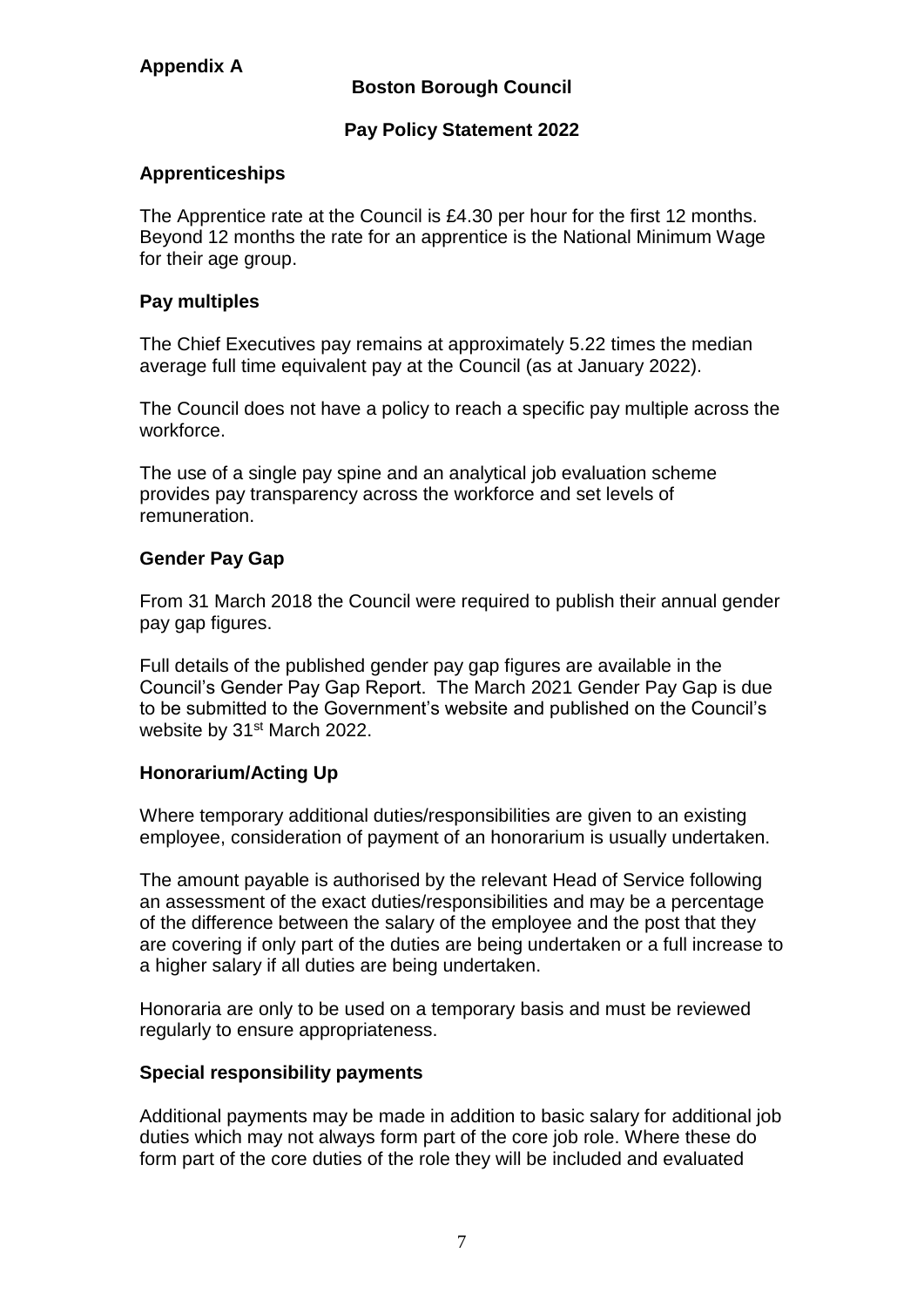## **Pay Policy Statement 2022**

under the relevant Job Evaluation Scheme where available rather than a continued supplement being payable.

Any such payments are based upon an assessment of responsibility, market factors and/or a % of time spent on any such duties and are temporary being reviewed at least annually, if not more frequently.

# **Pay flexibility**

Where necessary the use of 'market supplements' is used to deal with any recruitment or retention difficulties. Such payments may be ongoing or a 'oneoff'.

The use of such practices only applies where a business case has been prepared and signed off by the relevant director in conjunction with finance approval.

Any ongoing supplements should be reviewed regularly and at least every 3 years, to ensure there is still a business case to continue payment. Employment contracts should be explicit in this regard.

#### **Early termination of employment**

See the Redundancy & Reorganisation Policy and the Pensions & Retirement Policy for more information. Severance payments may be made where the decision is in the best interests of the Council. Where these are outside of the budgetary framework the appropriate approval must be sought.

Currently any severance packages of over £100,000 (including pay in lieu of notice, redundancy pay, pension entitlements, holiday pay, fees or allowances paid) should be approved by Full Council and reported in this detail.

#### **Ex gratia payments**

Ex gratia payments may be made in exceptional cases and could be made in respect of business continuity or out of pocket costs to employees the normal Council procedures relating to budgets are followed in any such cases and approval made by the relevant CMT member.

#### **Payments of arrears in respect of Job Evaluation or other re-grading**

In line with the Council's Job Evaluation Scheme where a person is appointed to a new position or substantive and permanent post an evaluation should be undertaken after six months service within the role.